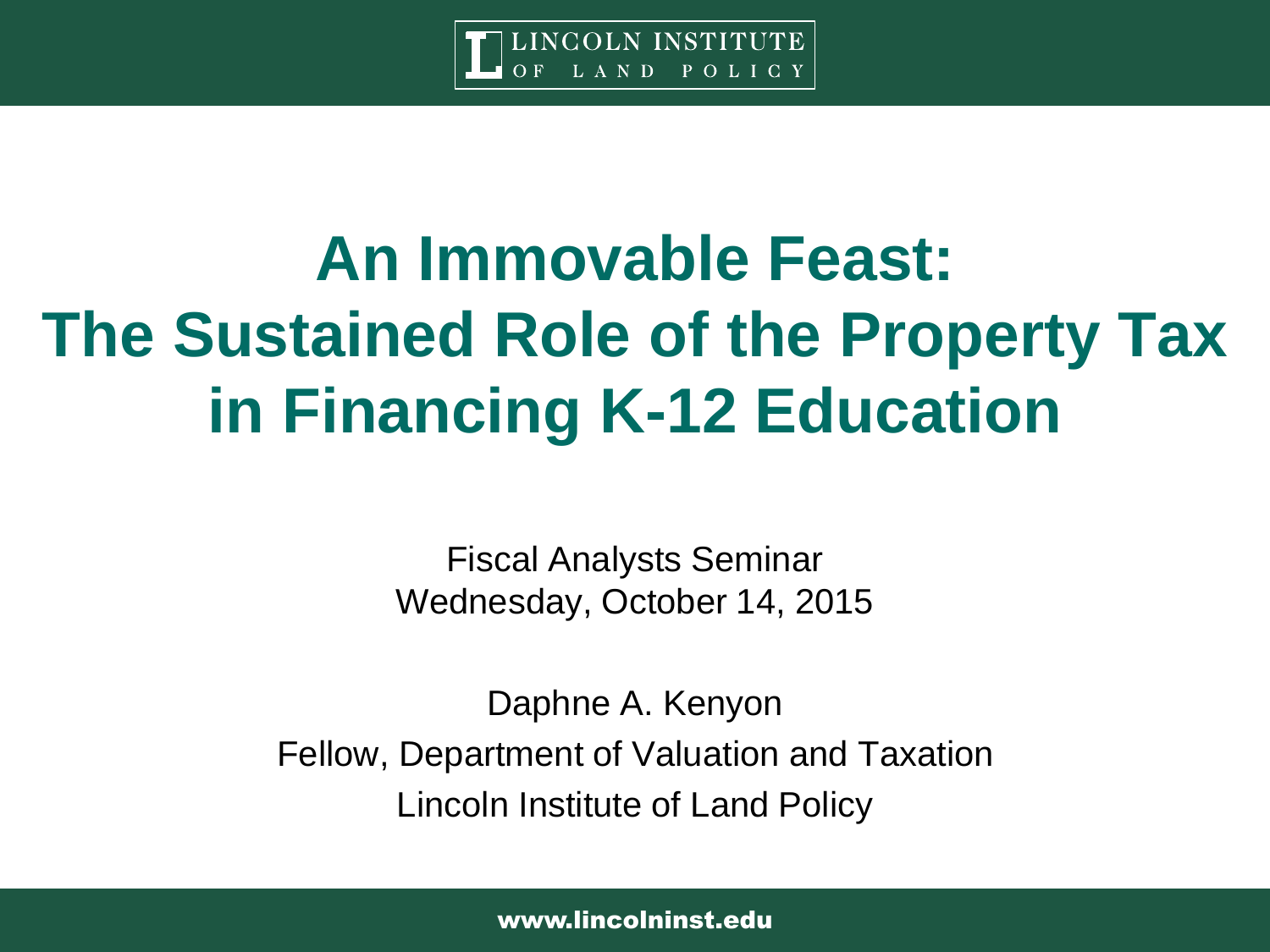# Volatility of State and Local Tax Revenue, 1990-2014



**Source: Bureau of Economic Analysis** 

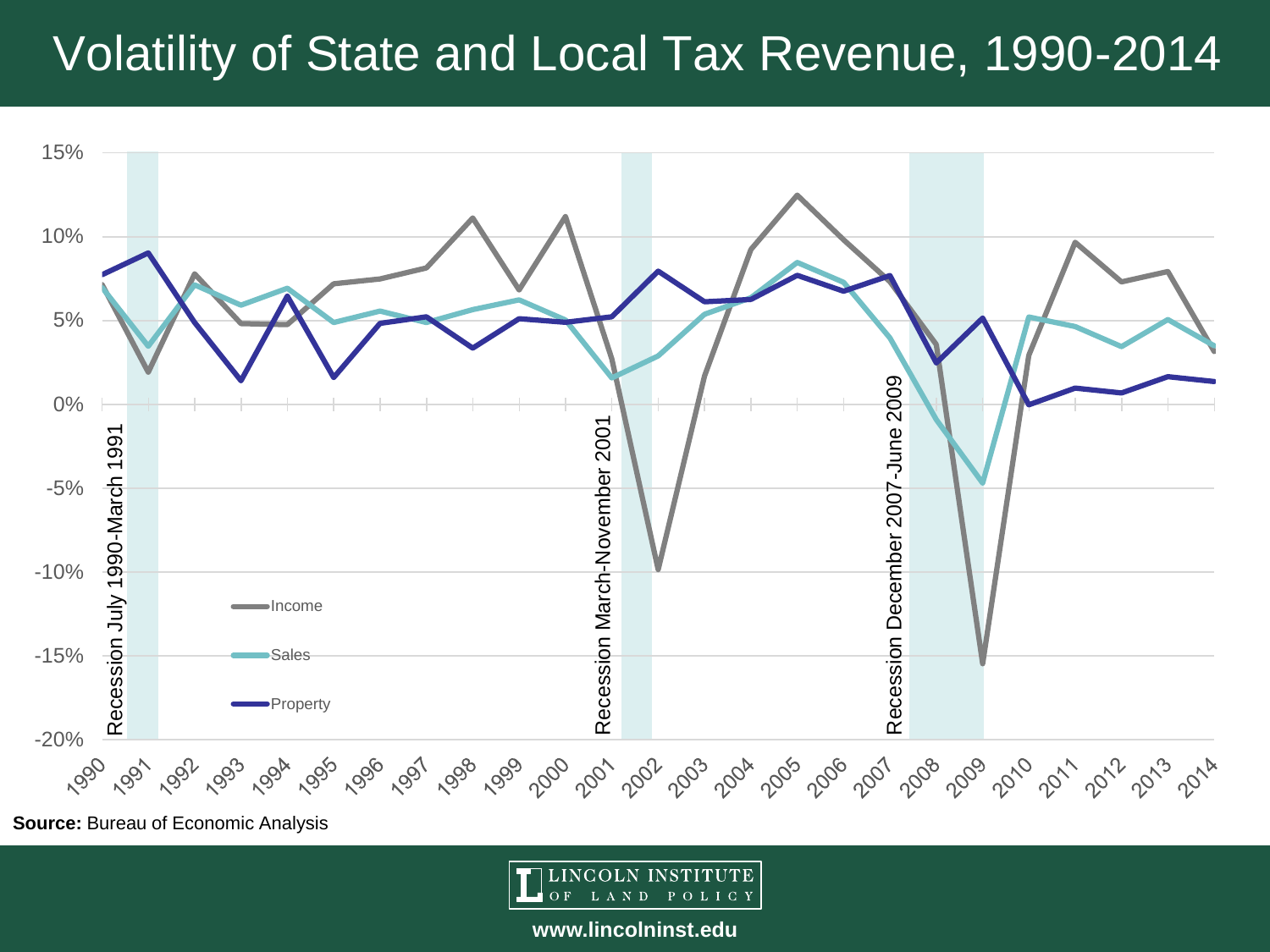# Local Property Tax Revenue as % of Income, 2013



**Source:** U.S. Census Bureau, *State and Local Government Finances; Bureau of Economic Analysis*

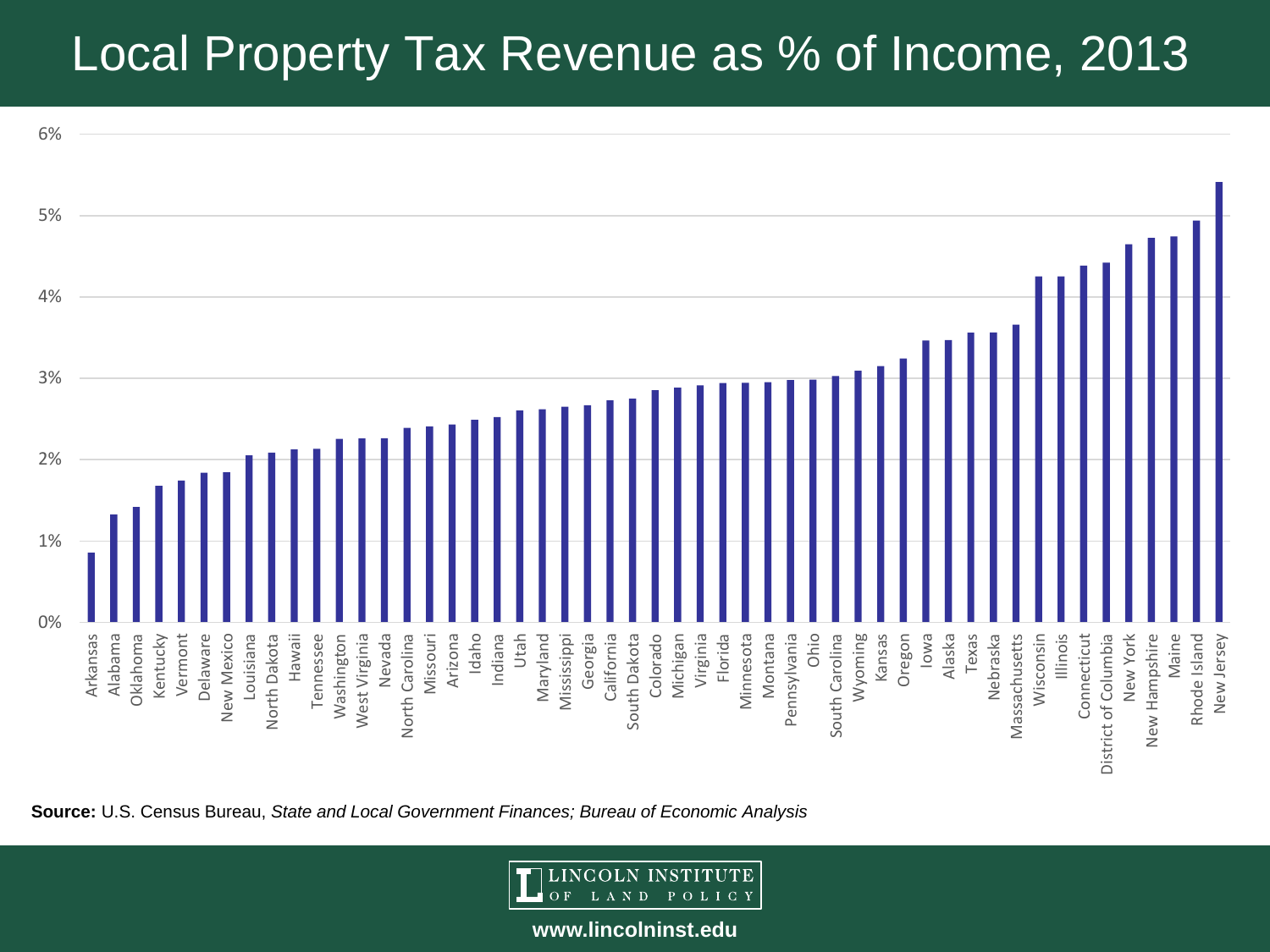# State Aid as a % of K-12 Revenue, 2011-2012



**Source:** National Center for Education Statistics (2015)

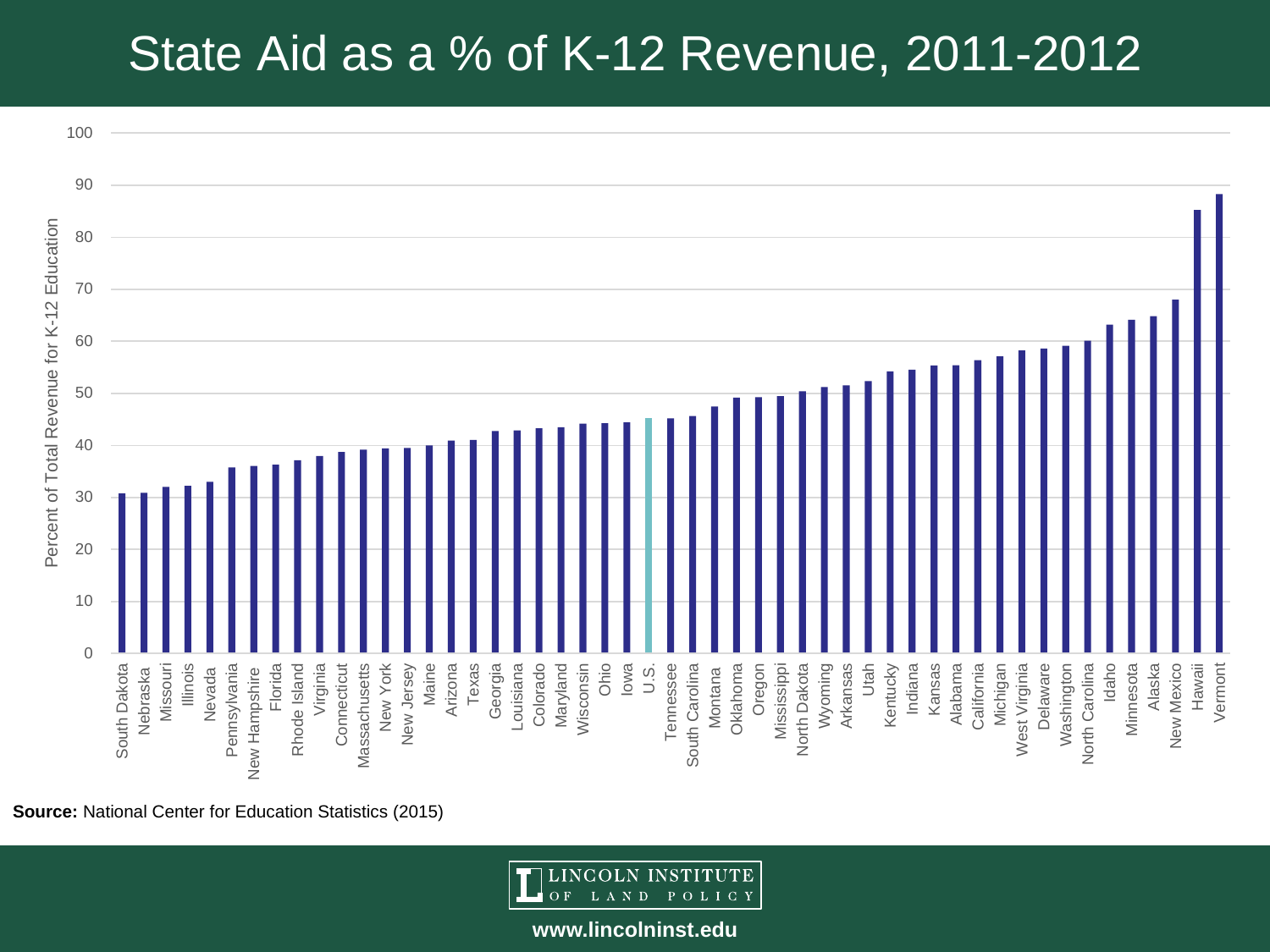#### The Role of the Property Tax in Funding Public Education, by State, 2011-12

|                      | <b>Property Tax</b><br>as a $\%$ of<br><b>Local Revenue</b> | <b>Local Revenue</b><br>as a $\%$ of<br><b>Total Revenue</b> | <b>Local Property Tax</b><br>as a % of Total<br><b>Total Revenue</b> |  |
|----------------------|-------------------------------------------------------------|--------------------------------------------------------------|----------------------------------------------------------------------|--|
|                      |                                                             |                                                              |                                                                      |  |
| New Hampshire        | 95.6%                                                       | 57.4%                                                        | 54.9%                                                                |  |
| Connecticut          | 97.3%                                                       | 56.1%                                                        | 54.6%                                                                |  |
| <b>Illinois</b>      | 88.3%                                                       | 59.6%                                                        | 52.6%                                                                |  |
| New Jersey           | 94.3%                                                       | 55.1%                                                        | 52.0%                                                                |  |
| Rhode Island         | 97.3%                                                       | 53.3%                                                        | 51.9%                                                                |  |
| <b>Massachusetts</b> | 94.1%                                                       | 54.1%                                                        | 50.9%                                                                |  |
| Average state        | 76.0%                                                       | 41.7%                                                        | 32.8%                                                                |  |
| Idaho                | 83.3%                                                       | 23.3%                                                        | 19.4%                                                                |  |
| Minnesota            | 64.0%                                                       | 28.6%                                                        | 18.3%                                                                |  |
| Louisiana            | 41.9%                                                       | 39.8%                                                        | 16.7%                                                                |  |
| Alabama              | 46.8%                                                       | 32.8%                                                        | 15.3%                                                                |  |
| New Mexico           | 80.2%                                                       | 17.0%                                                        | 13.7%                                                                |  |
| Alaska               | 56.9%                                                       | 21.0%                                                        | 11.9%                                                                |  |

**Source:** Calculations using data from the National Center for Education Statistics, *National Public Education Financial Survey* Data, 2015. Available at nces.ed.gov/ccd/stfis.asp.

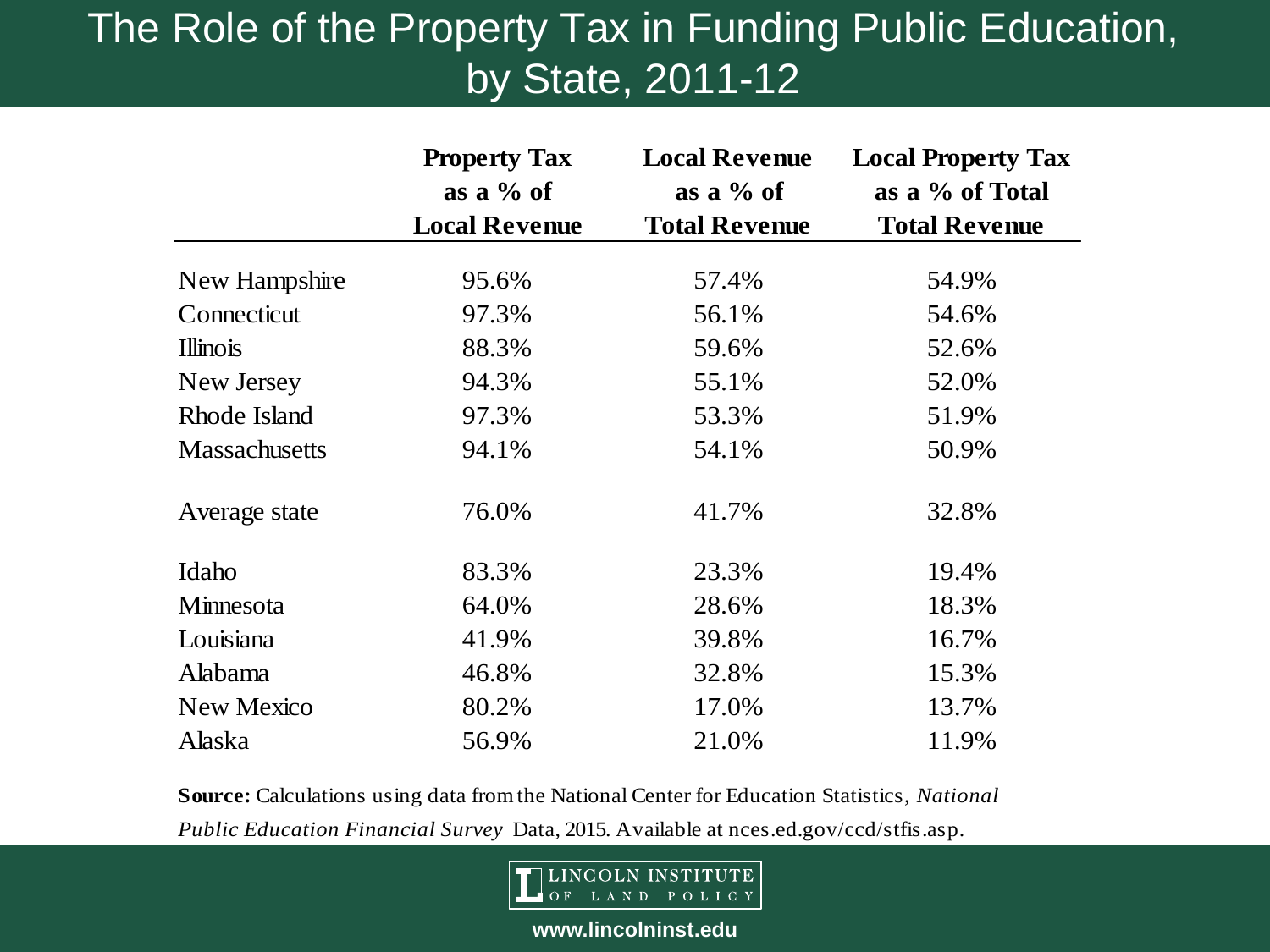#### Percent Distribution of Local Public School Revenues, Selected Years, 1992-2013

|                                                 | 1991-1992 | 1996-1997       | 2001-2002 | 2006-2007 | 2013 |
|-------------------------------------------------|-----------|-----------------|-----------|-----------|------|
| <b>Property Taxes</b>                           | 66.5      | 65.6            | 64.6      | 63.2      | 65.1 |
| <b>Other Taxes</b>                              | 1.8       | 2.2             | 2.7       | 2.8       | 3.1  |
| <b>Parent Government Contributions</b>          | 17.2      | 16.6            | 16.9      | 17        | 17.8 |
| <b>Nonschool Local Government Contributions</b> | 2.6       | 2.3             | 2.4       | 2.2       | 3.0  |
| Charges <sup>1</sup>                            | 5.5       | $6\phantom{1}6$ | 5.9       | 5.8       | 5.3  |
| <b>Other Local Revenues</b>                     | 6.4       | 7.3             | 7.5       | 9         | 5.7  |

<sup>1</sup> Charges include school lunch charges, tuition and transportation charges, and other charges.

**Source:** Coleman 2015 and U.S. Census Bureau (2015)

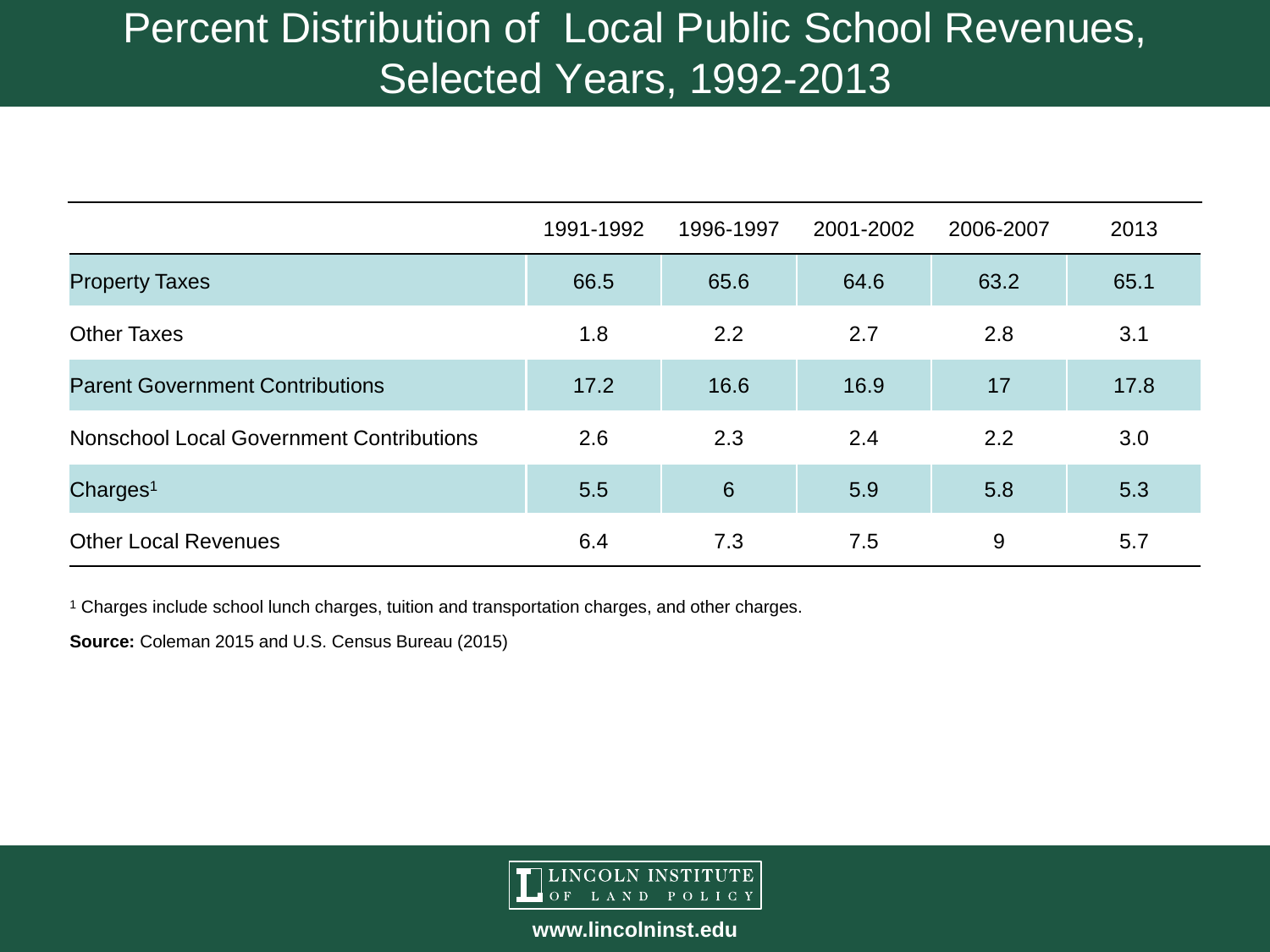# States with Circuit Breakers, 2013



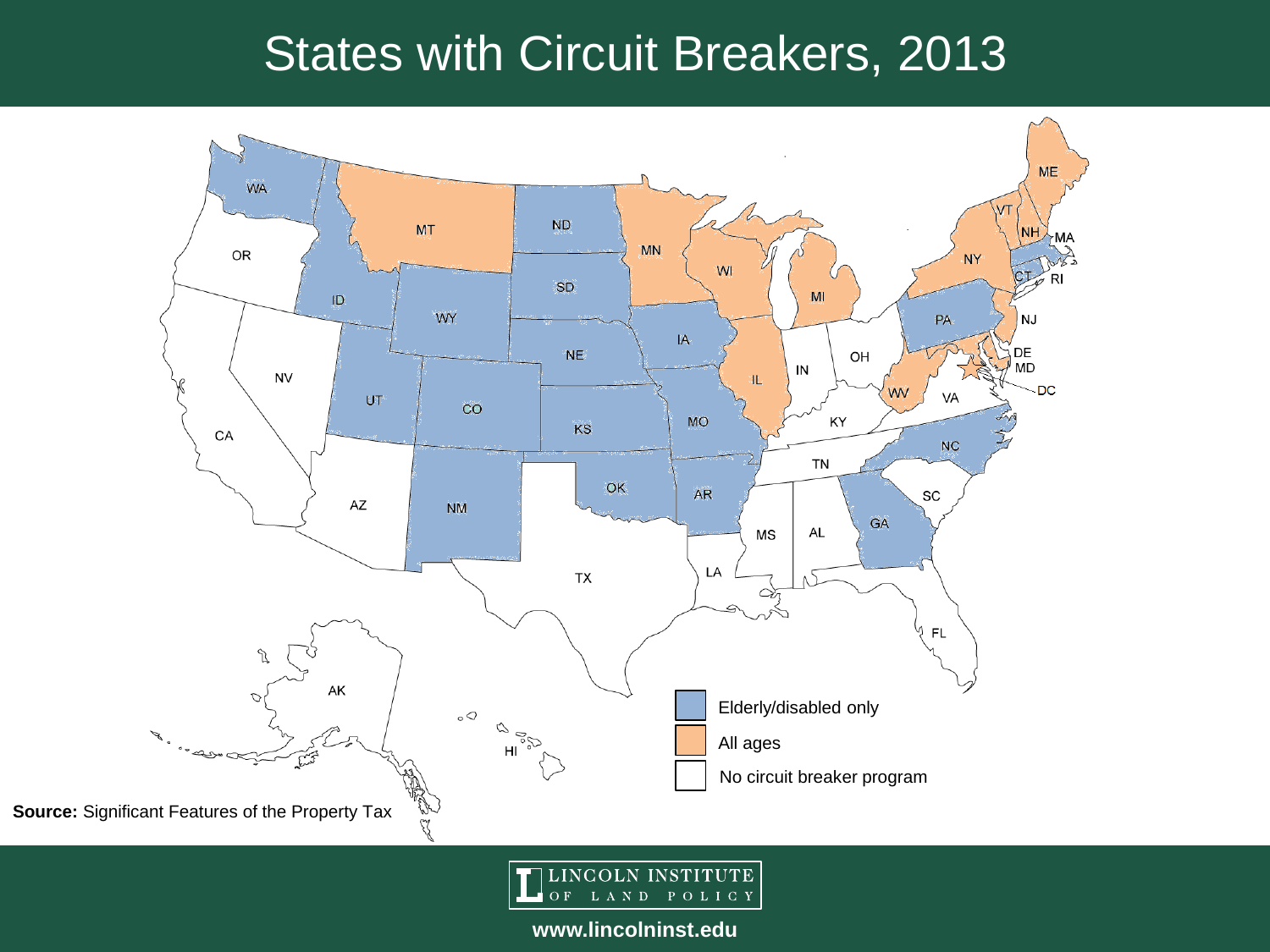# Selected Resources

- Significant Features of the Property Tax (Database) [http://www.lincolninst.edu/subcenters/significant](http://www.lincolninst.edu/subcenters/significant-features-property-tax/)features-property-tax/
- *Education, Land, and Location* (Book) [http://www.lincolninst.edu/pubs/2373\\_Education-Land](http://www.lincolninst.edu/pubs/2373_Education-Land-and-Location)and-Location
- The Property Tax-School Funding Dilemma (Policy Focus Report) [http://www.lincolninst.edu/pubs/1308\\_The-Property-Tax-](http://www.lincolninst.edu/pubs/1308_The-Property-Tax-School-Funding-Dilemma)School-Funding-Dilemma